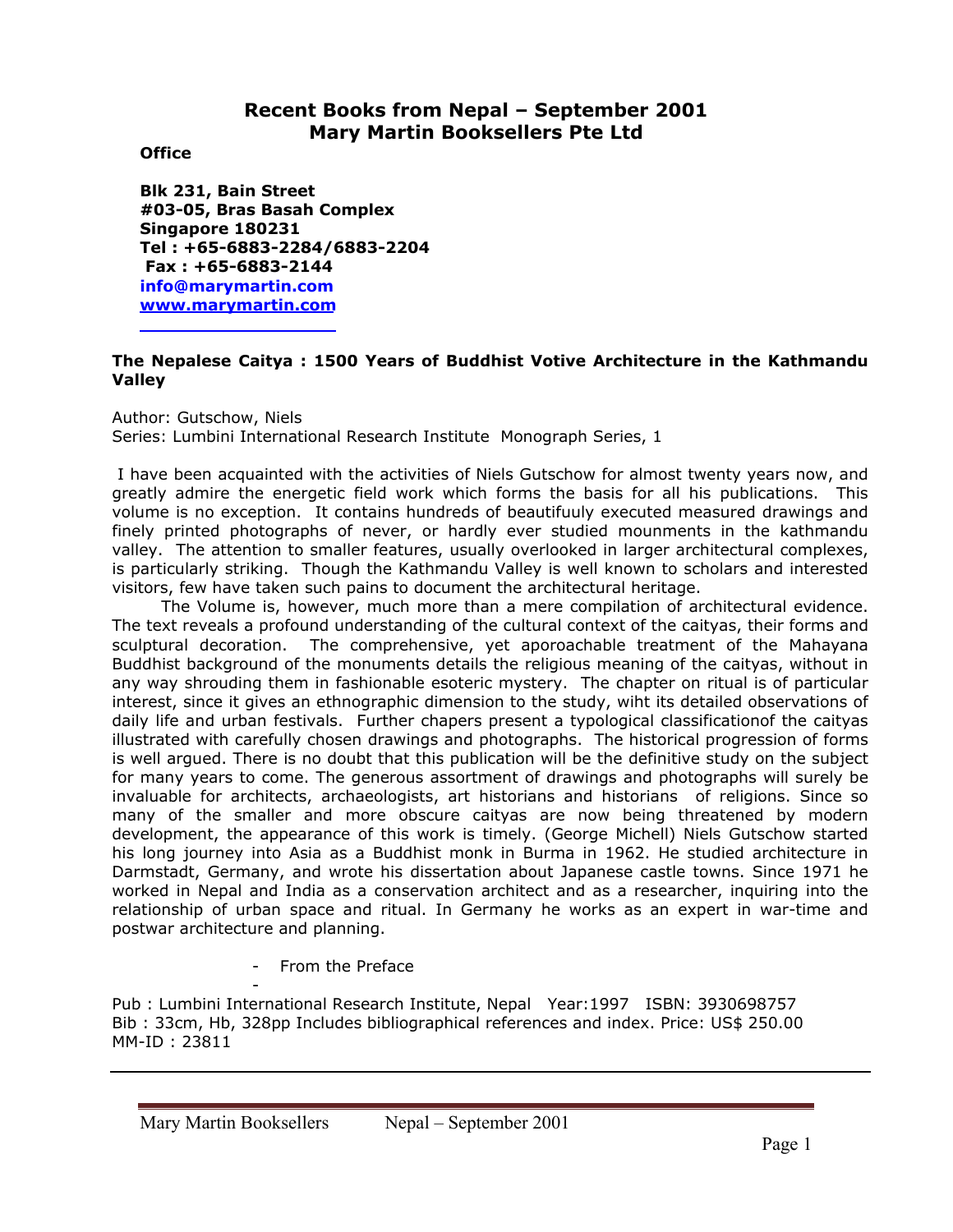## **Profiting from sunshine: passive solar building in the mountains**

Author : N.K. Bansal

The present volume is an outcome of this effort. This document is the firs of its kind to provide an overview on (i) Fundamentals of Solar Energy and Solar Radiation, (ii) State of the Art in solar passive Technologies, (iii) Solar Passive Building design in the Mountains (iv) Building Materials for Hilly and Mountain Areas, (v) Application and design of passive solar systems for buildings, and (vi) Issues and future directions required for the promotion of PSBTs [Passive Solar Building Technologies] in the context of mountain areas of the HKH Region.

Pub : International centre for integrated Mountain development, Kathmandu Year :2000 Bib : 284pp, ill, 25cm, Includes bibliographical references and index ISBN : 9291150991 Price : US\$ 22.75 MM-ID : 13857

----------------------------------------------------------------

### **Legal Aspects of Biodiversity Conservation : With Special Reference to Nepal and India**

Author ; Dina Mani Pokharel

Pub : Udaya Books, Kathmandu Year : 2001 [SBN : 99933330035] Bib : 22cm, PB, 88pp Includes bibliographical references. Price : US\$ 7.00 MM-ID : 23790 ---------------------------------------------------------------

#### **Mountain Environment and GIS Models and Applications**

Author : Krishna Prasad Poudel Series : Continental Research Forum Study Series – 1

This book comprises the theoretical capabilities of GIS and follows some specific application in the mountain context. Pub : Continental Research Forum, Pokhara Year :2001 ISBN : 9993365106 Bib : 22cm, PB, 75pp Price : US\$ 10.00 MM-ID : 23765

----------------------------------------------------------------

**Himalayan Waters** 

Promise and Potential; Problems and Politics

Author : Bhim Subba

Less than a 100 million people live in the mountains and valleys of the Himalaya, but five times as many depend directly on water that flows down these steep slopes. Millions more can expect to benefit from prosperity in the Himalayan basin. The key to South Asia's future lies in Himalayan waters.

This book brings out the role of the mighty mountains in regulating South Asia's climate and the region's water resource base. It underscores the promise and potential of Himalayan waters, but also introduces the reader to the complexities involved, both technical and political , in sharing the water in these rivers and solving the region's water-related problems.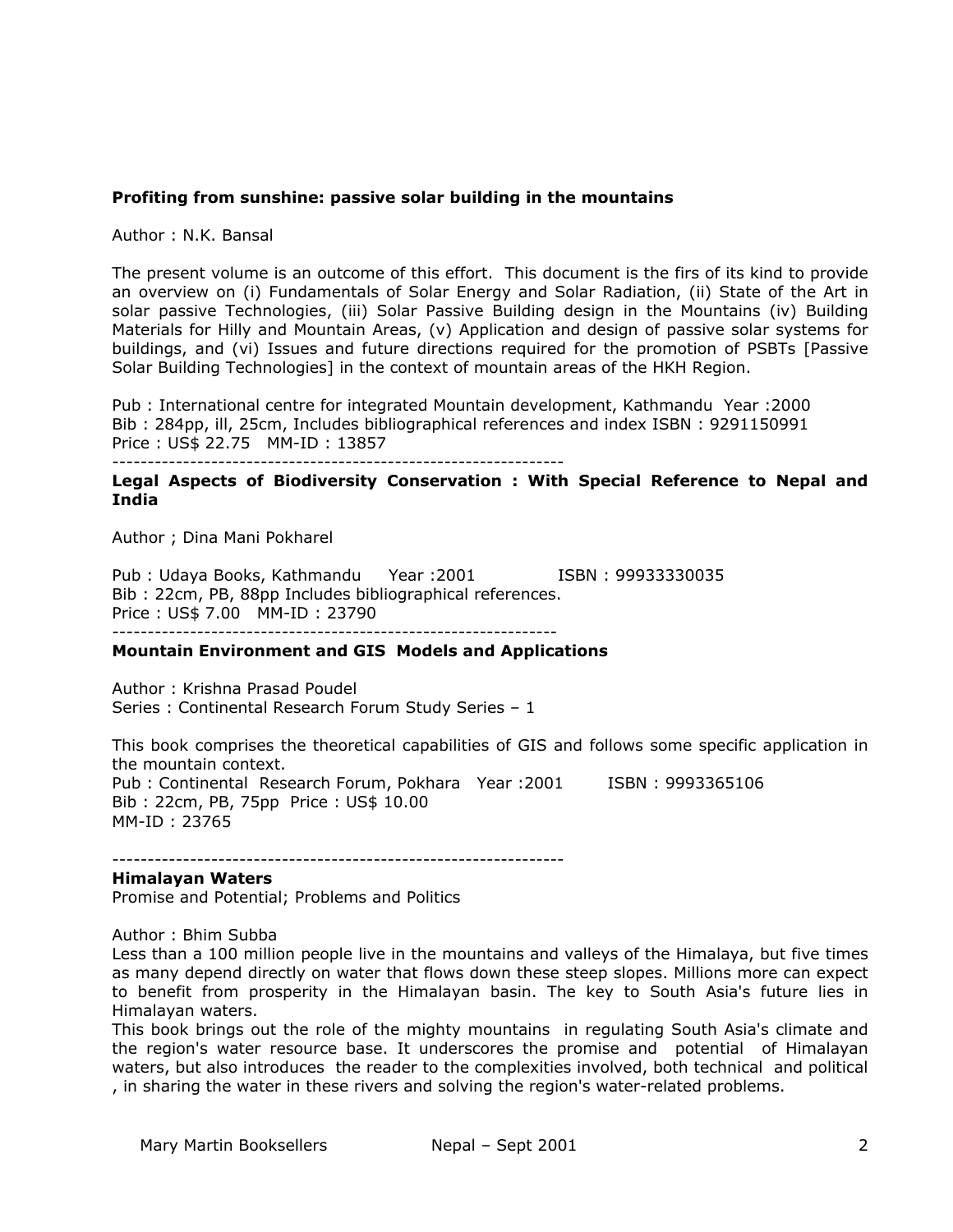Pub : The Panos Institute Kathmandu Year:2001 ISBN : 9993330477 Bib : 25cm, PB, 286pp Price : US\$ 75.00 MM-ID : 23781

#### **Water in Nepal**

Author : Gyawali, Dipak

Water in Nepal is an account of Nepali society's development efforts over the last two decades seen through the lens of water. Water has normally been understood to be Nepal's biggest and most under-exploited resource, but Dipak Gyawali questions such beliefs by going beyond the usual practice of government and aid agencies to see water resources development as primarily a construction enterprise. These writings reflect Gyawali's evolution from engineer to economist to cultural Theorist and present this national resource as a focal point where history, politics and even religion intersect with engineering and economics.

 The conventional wisdom that centralised, state-owned utilities are the best instruments to develop Nepal's water has today been discarded in favour of privatisation. Gyawali uses a Cultural Theory framework to argue for a move away from such simplistic pendulum swings to a more pluralised social terrain where not just the voice of the bureaucrcy or the market but also that of a critical civil society in heard. Using the debates of the 1990s, particulatory Arun-3 and the Mahakali Treaty, the book describes the problems that arise in a poor country without the wherewithal to develop its natural endowment when development ambitions outpace its innate capacity.

Pub : Himal Books, Lalitpur Yea r:2001 ISBN : 9993313114 Bib : 22cm, HB, 280pp Includes index. Price : US\$ 25.00 MM-ID : 23801 -------------------------------------------------------------------

#### **Procuring Water : Foreign aid and Rural Water Supply in Nepal**

Author : Sharma, Sudhindra

 Water provisioning has become a major area of intervention by the state in developing countries. But, even before the modern state began engaging in water supply, people had been obtaining and managing water. What then is the provision of water (khane Panni) by the State all about? Though the official reason for involvement in water supply and sanitation is to ensure 'adequate water supply and sanitation coverage and service levels', the book points out that for local people in the hills and the Tarai, the rational for external supplort is different from established convention.

 Traversing through the history of water supply and sanitation in Nepal with the Finnsupported Rural Water Supply and Sanitation Project and examining oral and written traditions on water, the Study concludes that Khane panni is as much about improving the conditions of life among the poor, as about being modern, Piped water or tube-will brought with the help of the Government, in turn made possible by foreign aid, is a symbol through which they posit themselves higher in the bikas hierachy. In the process, the rural communities increasingly come to participate in the global discourse on water, and share in the Global Values, preferences and ways of dealing with water.

Pub : Nepal Water Conservation Foundation, Kathmandu Year :2001 ISBN : 9993333808 Bib : 24cm, PB, xxiii +262pp Includes bibliographical references and index. Price : US\$ 15.00 MM-ID : 23802

----------------------------------------------------------------------------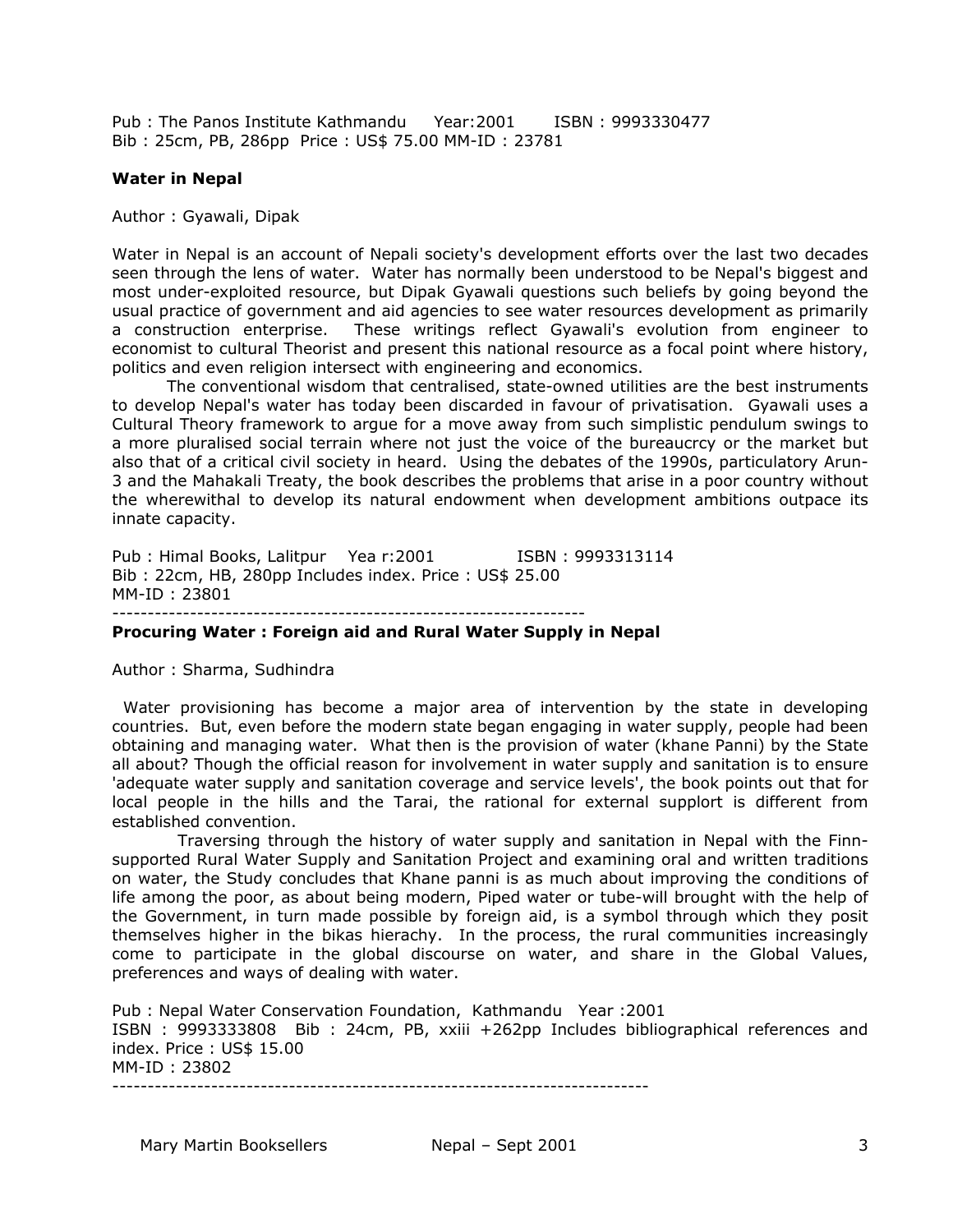Alcohol and Drug use in Nepal : With Reference to Children

Editor : Rupa Dhital, Govind Subedi, Yogendra B. Gurung, Prabha Hamal

Pub : Child Workers in Nepal concerned Center, Kathmandu Year:2000 ISBN : 9993334308 Bib : 21cm, Pb, 103pp Price : US\$ 8.00 MM-ID : 23763

------------------------------------------------------------------------------

Mental Health In Nepal : An NGO's Response

Author : Robertson, Goel

Pub : Maryknoll Nepal, Kathmandu Year :2001 Bib : 22cm, Pb, 56pp Price : US\$ 5.00 MM-ID : 23764

------------------------------------------------------------------------------

Issues and Experiences : Kamaiya System, Kanara Andolan and Tharus in Bardiya

- Author : Suresh Dhakal, Janak Rai, Dambar Chemchong, Dhruba Maharan, Pranita Pradhan, Jagat Maharjan, Shreeram Chaudhary
- Chapter 1 : Introduction
- Chapter 2 : Community Profile : The People and the Place
- Chapter 3 : The Kamaiya System : Shifting Meanings and Practices
- Chapter 4 : Differentiation of Peasantry : Reflections From the Field
- Chapter 5 : The Kanara Andolan : Squatters' Movement
- Chapter 6 : Development Interventions by Government and Non Governmental Organisations
- Chapter 7 : Some Reflections, Some Learning

Pub : Society for Participatory Culture Education, Kathmandu Year :2000 Bib : 22cm, Pb, 102pp Price : US\$ 7.00 MM-ID : 23798 -------------------------------------------------------------------------------------

The Newar Merchants in Lhasa

Author : Lall, Kesar

The merchants of Nepal have surmounted great geographical barriers and endured climatic rigours for centuries in the past to play an important role in trans-Himalayan trade and cultural and religious exchanges. In effect, they have contributed much to enrich the life of the peoples in this part of Asia. In this book Kesar Lall has brought together for the first time the most interesting travel accounts and experiences of some of these enterprising men, about whom so little is known until now.

Pub : Ratna Pustak Bhandar, Kathmandu Year : 2001 ISBN : 9993301876 Bib : 20cm, Pb, 126pp Price : US\$ 7.00 MM-ID : 23791 --------------------------------------------------------------------------------------

Mary Martin Booksellers **Nepal – Sept 2001** and the set of the september of the september of the september of the september of the september of the september of the september of the september of the september of the septem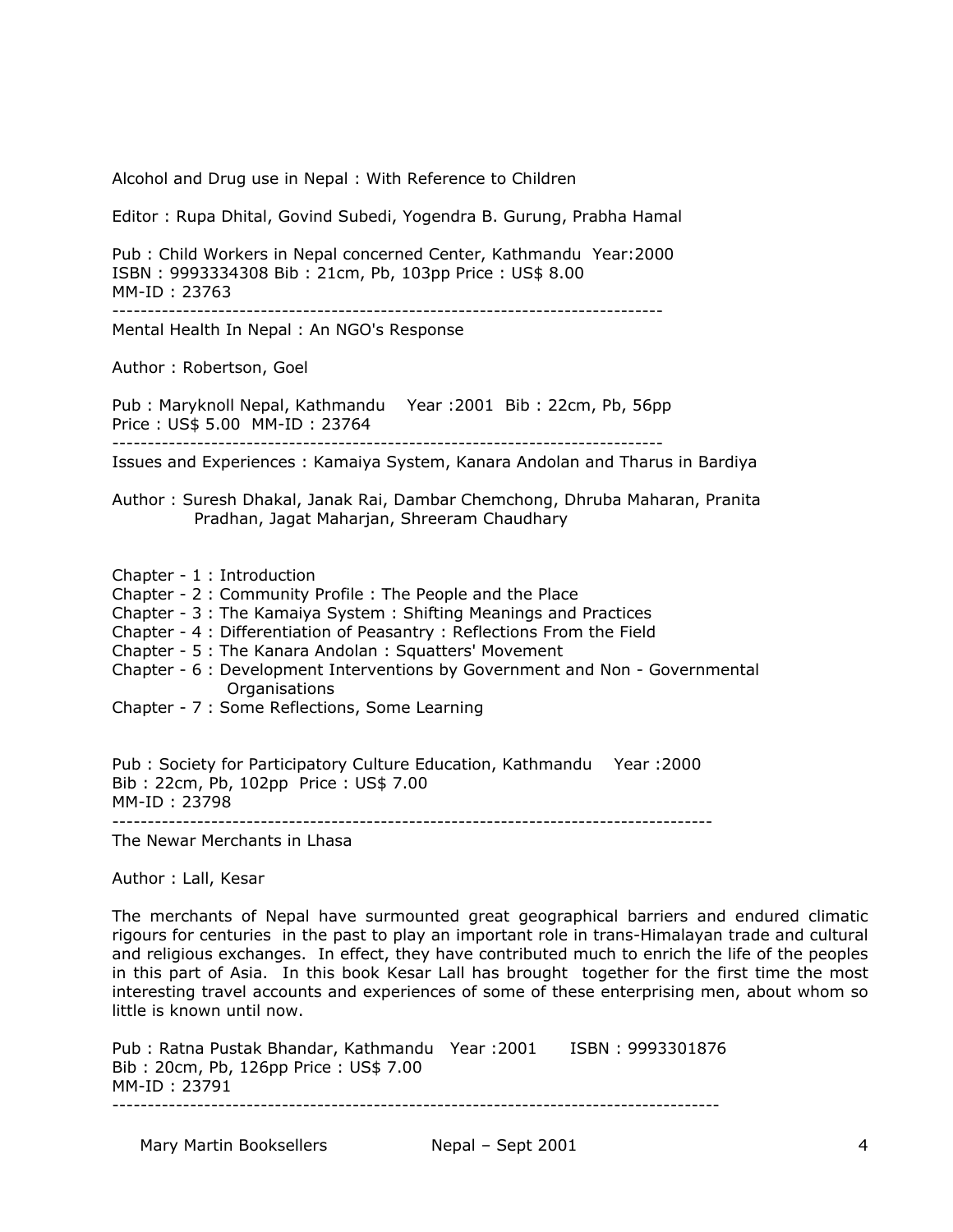Origins and Migrations : Kinship, Mythology and Ethnic Identity among the Mewahang Rai of East Nepal

Author : Gaenszle, Martin

This is the first Published anthropological monograph on a Kiranti Mythology in its social and historical context. Based on in-depth fieldwork in the Arun Valley, the study examines the narrative tradition of the Mewahang Rai and its intrinsical links to the Idiom and Practice of Kinship. This approach elucidates the traditional notions constitutive of a self - image. It shown in ethnographic detail that 'Ethnic identity' here is multi - layered and contextual rather than monolithic. For the Mewahang Rai the present is rooted in a history of ancestral origins and migrations.

Pub : Mandala Book Point, Kathmandu Year :2000 ISBN : 9993310085 Bib : 22cm, PB, 381pp Includes bibliographical references and index. Price : US\$ 21.75 MM-ID : 23773

-----------------------------------------------------------------------

Nepal myths & realities : in commemoration of the 75th birthday of Dr. Wolf Donner

Author : Ram Pratap

The 42 articles in this book introduce the reader to the myths and realities, problems and prospects of Nepal. The contributors, who are acknowledged scholars, researchers, and publicinterest observers from different countries, have in-depth knowledge of nepal from their own work and experience in the country.

This book is intended to serve as a basic source of information for a wide range of readers including those with a newfound fascination for Nepal and its people, scholars in different disciplines and generalists. Indeed, to anyone seeking to gain fairly comprehensive familiarity with Nepal or gain insights into certain aspects of the country, the book is highly recommended.

Pub : Book Faith India, New Delhi Year :2000 ISBN : 8173030898 Bib : xiv, 617 : ill., maps ; 23 cm. Price : US\$ 30.00 MM-ID : 23195

--------------------------------------------------------------------------

The Ancient Settlements of the Kathmandu Valley

Author : Sudarshan Raj Tiwari

The book concludes that legends, chronicles, and inscriptions should not be ignored, and they yield significant information for the study of the process of urbanization in the Kathmandu valley. Furthermore, it would facilitate archaeological excavations for earlier aboriginal as well as Lichchhavi remains. In addition to Appendix on place names, town elements , proper names and their reference to inscriptions, it includes illuminating charts and maps.

Pub : Centre for Nepal and Asian Studies, Kathmandu Year : 2001 ISBN : 9993352071 Bib : 22cm, Pb, 264pp Includes Bibliographical references and Sketches, Maps and Photographs (32 Pages) Price : US\$ 10.00 Mm – ID : 23757 -------------------------------------------------------------------------------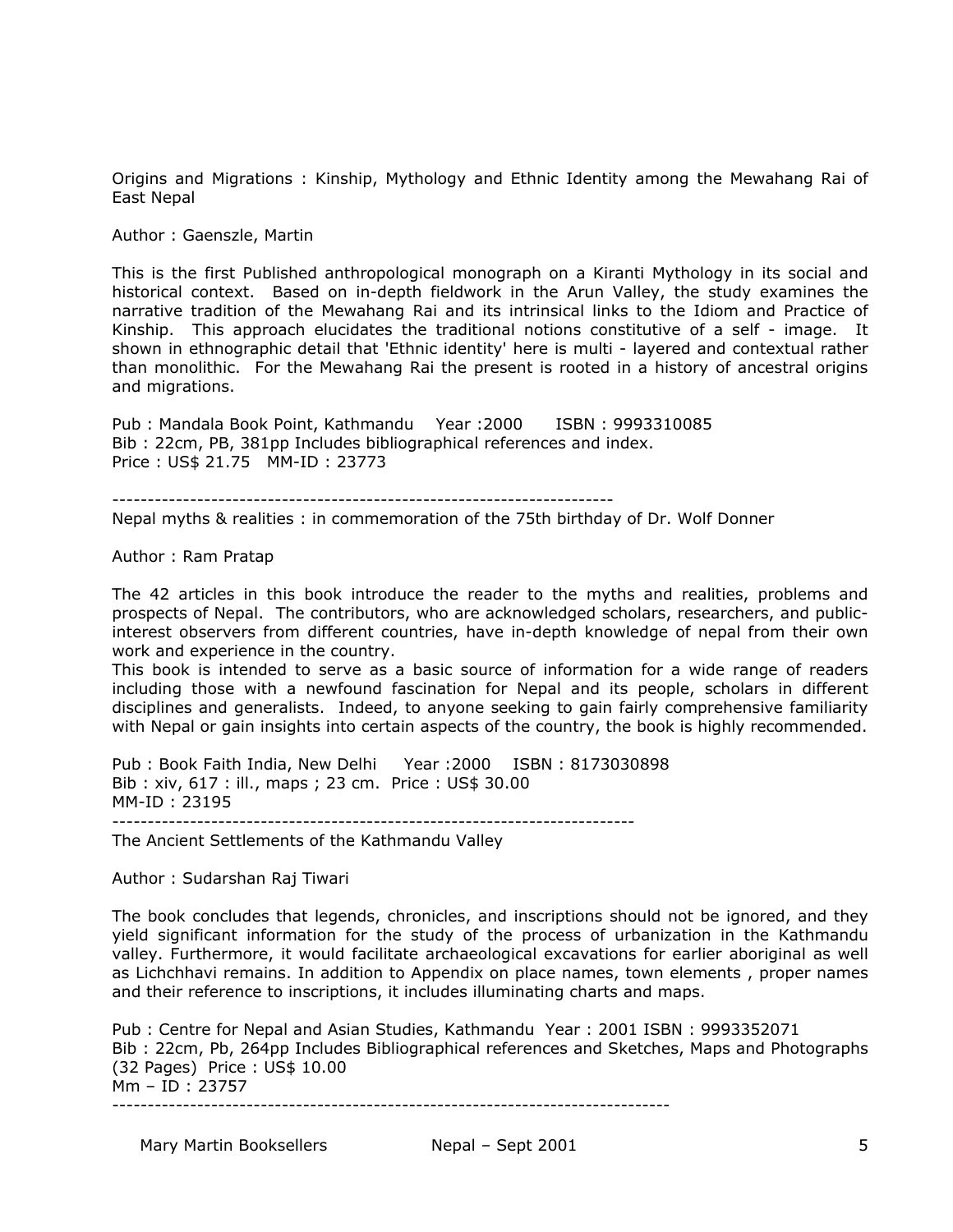The Himalayan Review Vol. XXXI

Contents :

1. Conceptualizing Territorial Mobility through Language of Those who move and the Dimension of Caste and Ethnicity : From Inside a Rural Nepali Community - Bhim Prasad Subedi

- 2. Muktinath, Nepal : Spiritual Magnetism and Complexity in space Padma Chandra Poudel
- 3. Urban Structure and tis Modern Transformation in Kathmandu City Nanda Gopal Ranjitkar
- 4. Naturally Induced Hazards in the Agra Khola Watershed Central Hills, Nepal - Puspa Sharma
- 5. Impact of Distance on Farming : A Test of Von Thunen's Model Dharani Kumar Sharma
- 6. Book Review Bishwo Shrestha
- 7. Members List
- 8. Activities Report

Pub : Nepal Geographical Society, Nepal Year : 2001 Bib : 23cm, PB, 125pp Price : US\$ 10.00 MM – ID : 2203

-----------------------------------------------------------------------

Ancient Nepal - Journal of the Department of Archaeology

Editor : Editorial Board, Chief Editor Mrs. Riddhi Pradhan

Nos 145 July 2000 issues Contents :

Purnachandi Temple of Lalitpur – Shobha shrestha 1-6

The Nepalese Quinquennial missions of 1792 and 1795 to China  $-7-18$ 

Conservation of wall paintings of Ram Mandir, Battisputali -19-23

Pub: His Majesty's Government Ministry of Culture, Tourism and Civil Aviation, Dept of Archaeology, Kathmandu Bib : 23cm, Pb,

## **Number 141, July 1998, Number 142, March 1999, Number 143, June 1999, Number 144, March 2000, Number 145, July 2000.**

Back Issues also available

Price : US\$ 5.00 (Per Issue) MM – ID : 2202

---------------------------------------------------------------------

Legal Environment of Business in Nepal

Author : Rishikesh Wagle, Kirti Bilas Pant

Pub : Ratna Pustak Bhandar, Kathmandu Year :2001 ISBN : 9993302457 Bib : 21cm, PB,285pp Includes Bibliographical details Price : US\$ 8.00 MM-ID : 23795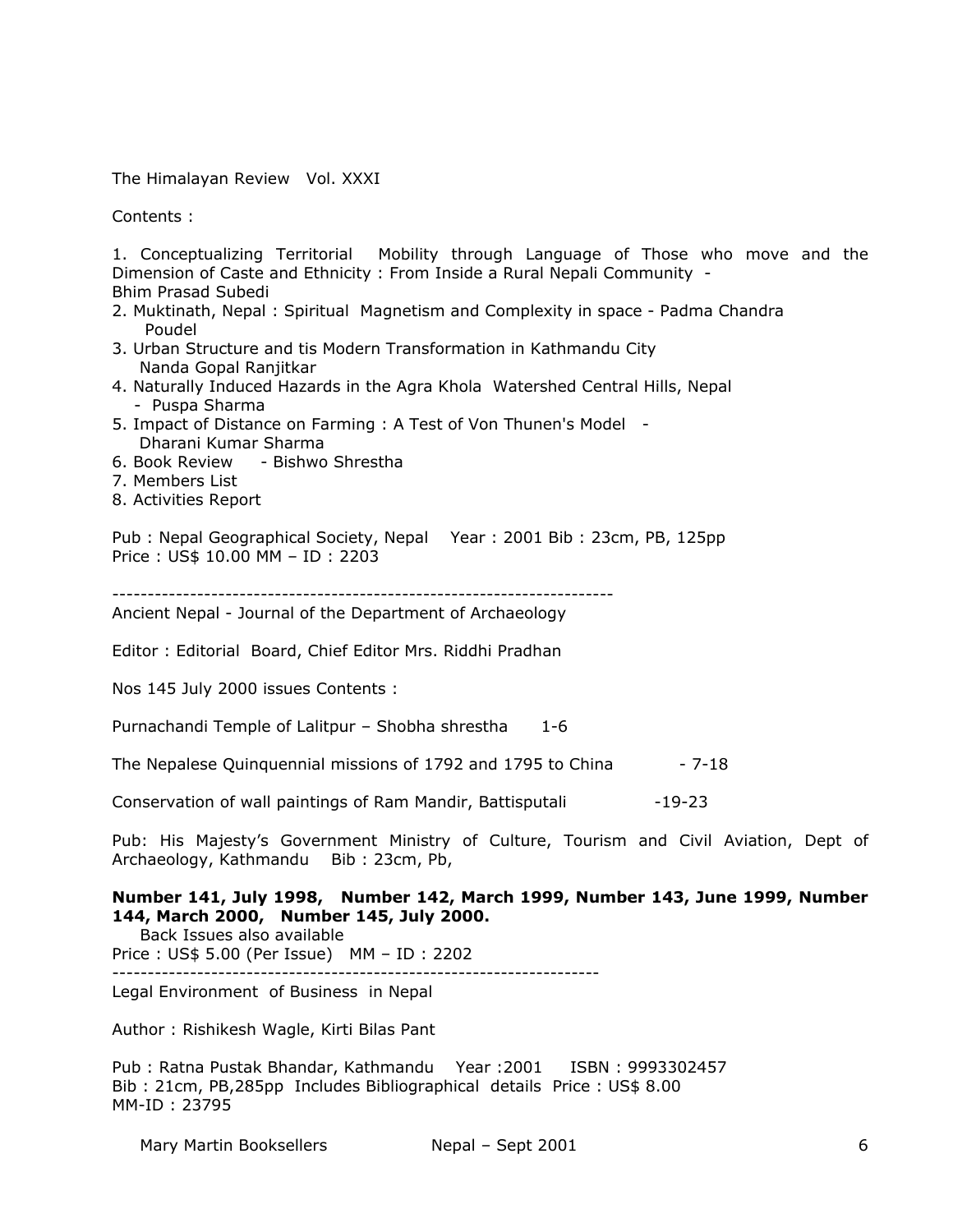Mary Martin Booksellers **Nepal – Sept 2001** 7 A Step Towards Victim Justice System : Nepalese Perspective Author : Dr. Shanker Kumar Shrestha Pub : Pairavi Prakashan, Kathmandu Year:2001 ISBN : 993330124 Bib : 22cm, Pb, 316pp Price : US\$ 20.00 MM-ID : 23760 ----------------------------------------------------------------------------- Regeneration of Nepalese Law Author : Khanal, Bishal Basic objective of this publication is to deal with various aspects of Nepalese Law. An attempt has been made to have a look in the formation and development of Nepalese Legal System. Pub : Bhrikuti Academic Publications, Kathmandu Year:2000 ISBN: 9993339008 Bib : 22cm, Hb, 242pp Includes bibliographical references and index. Price : US\$ 30.00 MM-ID : 23775 ---------------------------------------------------------------------------------------- Under My Hat Author : Kunda Dixit Writing by the Author on various aspects of Public life in Nepal. Pub : Himalmedia Pvt. Ltd., Kathmandu Year :2000 Bib : 20cm, Pb, 104pp Price : US\$ 5.00 MM-ID : 23770 -------------------------------------------------------------------------------------- Modern Nepal Short Stories Author : Lama, Uday The Stories Deal with Nepaliness in a modern context. And Concerns it self with the dark side of human life - in a word, pathos. Written in a clear, lucid style the book will no doubt find a market and persued by the locals and expatriates, the school - going children and adults. The storylines are simple enough to be understood and can be selected at random or read right through. Pub : Ratna Pustak Bhandar, Kathmandu Year:2001 ISBN : 9993302228 Bib : 22cm, Pb, 108pp Price : US\$ 5.00 MM-ID : 23779 ---------------------------------------------------------------------------- The Seven Sisters and Other Nepalese Tales Author : Lall, Kesar Pub : Ratna Pustak Bhandar, New Delhi Year :2001 ISBN : 9993302015 Bib : 20cm, Pb, 74pp Price : US\$ 5.00 MM-ID : 23780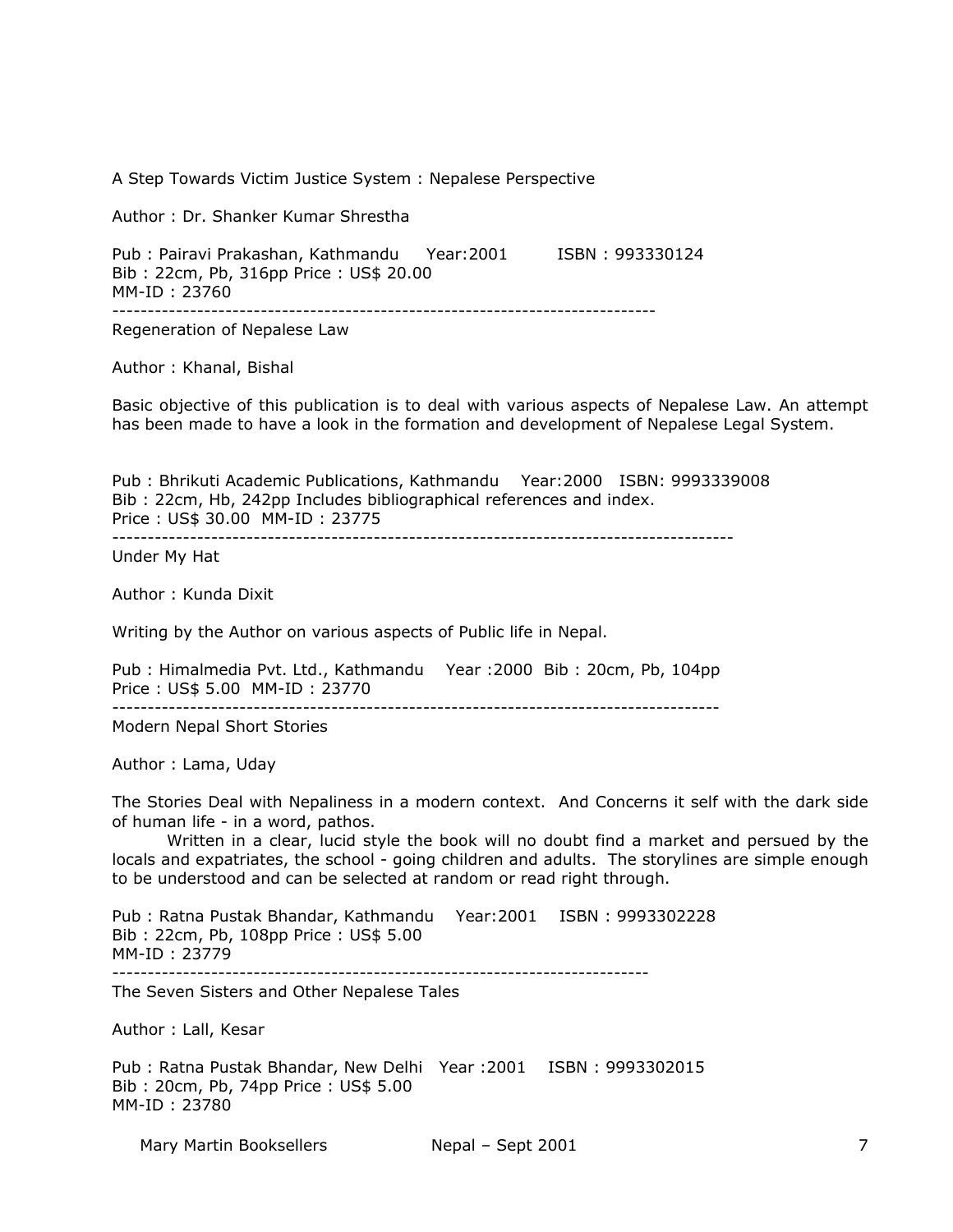---------------------------------------------------------------------------

Dhimal - English, English-Dhimal Glossary

Author : S.K. Khaling

Pub : Nepali National Languages Preservation Institute, Kathmandu Year :1999 Bib : 20cm, PB,77pp Price : US\$ 5.00 MM-ID : 23793 ---------------------------------------------------------------------------

Media Practices in Nepal

Author : P. Kharel

Contents :

Media Issues to Watch / Media Situation / Trends and Emerging Issues Since 1990 Freedom of Expression and Opinion / Reflections Through the Lens of Two Dailies Ethical and Legal Issues / Development Communication Past and present / About the Contributors

Pub : Nepal Press Institute , Kathmandu Year : 2001 Bib : 23cm, PB, 187pp Price : US\$ 15.00 MM-ID : 23758

-----------------------------------------------------------------------------

Property Rights of Women in Nepal

Author : Dr. Devi Prasad Kandel

Pub : Ratna Pustak Bhandar, Kathmandu Year : 2001 ISBN : 9993302139 Bib : 22cm, Pb, 86pp Includes bibliographical references. Price : US\$ 7.00 MM-ID : 23804

-------------------------------------------------------------------------------

Trafficking of Girls and Women in Nepal : Building a Community Surveillance System for Prevention

Author : Yubaraj Sangroula

Pub : Kathmandu School of Law, Kathmandu Year : 2001 ISBN : 9993367001 Bib : 22cm, Hb, 111pp Price : US\$ 25.00 ------------------------------------------------------------------------------

Peasant Insurgence in Nepal : 1951 – 1960

Author : Thapa, Shanker

Pub : Nirmala K.C., Bhaktapur Year :2001 Bib : 22cm, Pb, 237pp Includes bibliographical references and index. Price: US\$ 20.00 MM-ID : 23776

-----------------------------------------------------------------------------------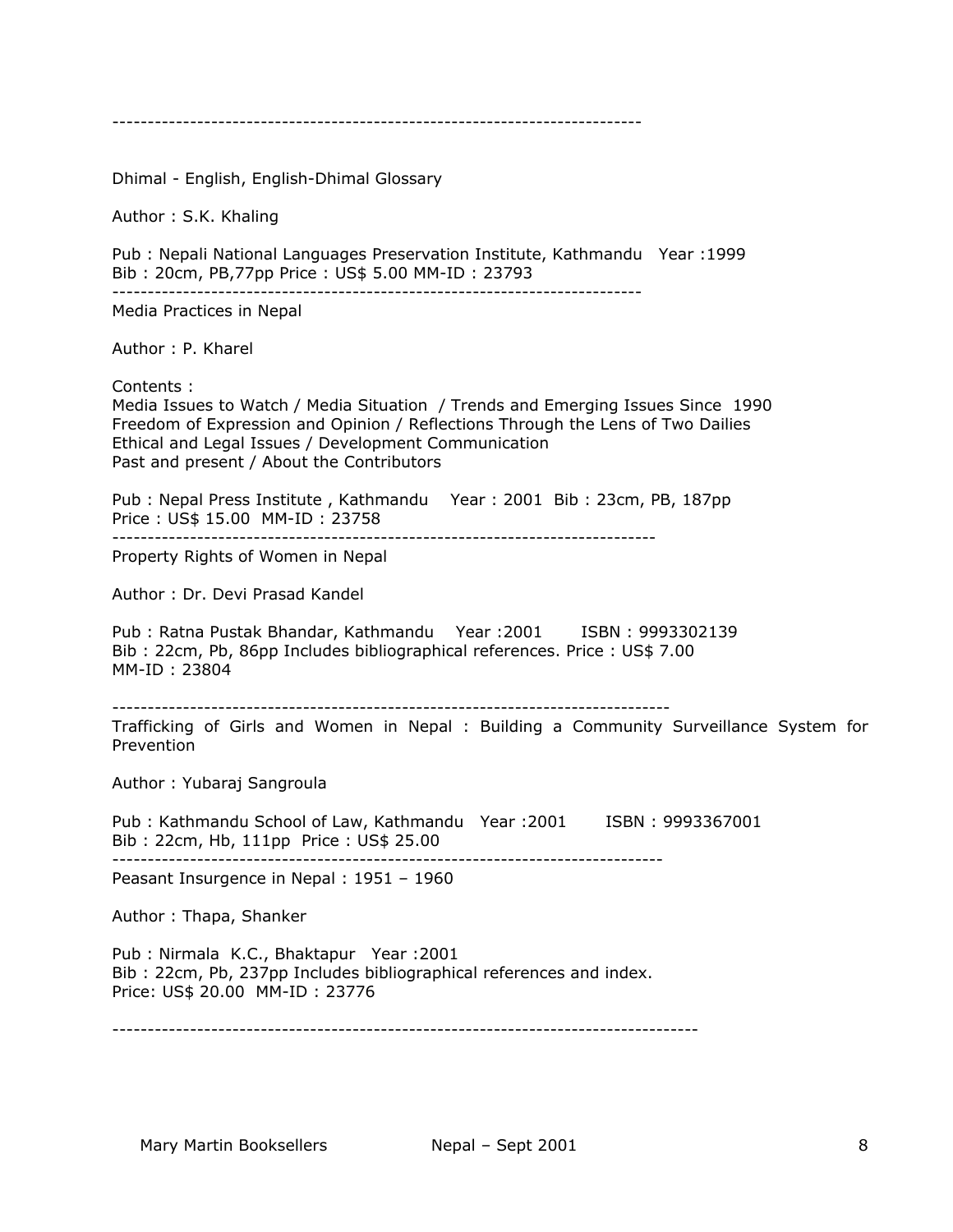Atmabrittanta : Late Life Recollections

Author : Bishweshwar Prasad Koirala

Writer thinker, statesman and humanitarian, B.P. Koirala was a Nepali to be proud of. He fought for Indian independence and then turned homeward to fight the Rana regime. As the towering figureof the post-Rana era, he gave momentum to Nepal's entry into modern times. His many years of imprisonment and exile gave BP's career the piognancy of unfulfilled expectations. Even as he has been elevated to the status of political icon, BP's life and aspirations are little understood. Here at last, in his own words as translated into English, is what BP had to say-spoken with clarity and conviction into a micro-phone in his dying days.

Pub : Himal Books, Lalitpur Year: 2001 ISBN : 9993313084 Bib : 21cm, PB, 304pp Price: US\$ 13.50 MM-ID : 23789 -----------------------------------------------------------------------

Nepal's foreign policy During Nepali Congress Government (1959-60)

Author : Adhikari, Yagya Prasad

Pub : Centre for Nepal and Asian Studies, Tribhuvan University, Nepal Year:2000 ISBN: 999335208 Bib : 20cm. 1st edition; PB; 178pp; With Bibliographical References. Price: US\$ 9.00 MM-ID : 23797

----------------------------------------------------------------------------

Firing Corruption

Author : R.K. Regmee

In this book Firing Corruption, Mr.Regmee has, besides presenting a corruption-scape and describing how the vice has affected various institutions and practices, underlined the need to promote the concept and practice of Integrity and Transparency for nipping corruption in the country.

Pub : Transparency International Nepal Year:2001 Bib : 22cm, PB, 115pp ISBN : 9993334502 Price: US\$ 6.00 MM-ID : 23796 ------------------------------------------------------------------------------

Institute of Foreign Affairs (Policy Study Series)

Six Papers by various experts on Nepalese Foreign Policy

Pub : Institute of Foreign Affairs, Kathmandu Year:2000 Bib : 22cm, Pb, 129pp Price : US\$ 12.00 MM-ID : 23771

-------------------------------------------------------------------------------

Nepal's Foreign Policy : Issues and Options

Pub : Institute of Foreign Affairs (IFA), Kathmandu Year:1999 Bib : 20cm, PB, 115pp Price: US\$ 12.00 MM-ID : 23786

------------------------------------------------------------------------------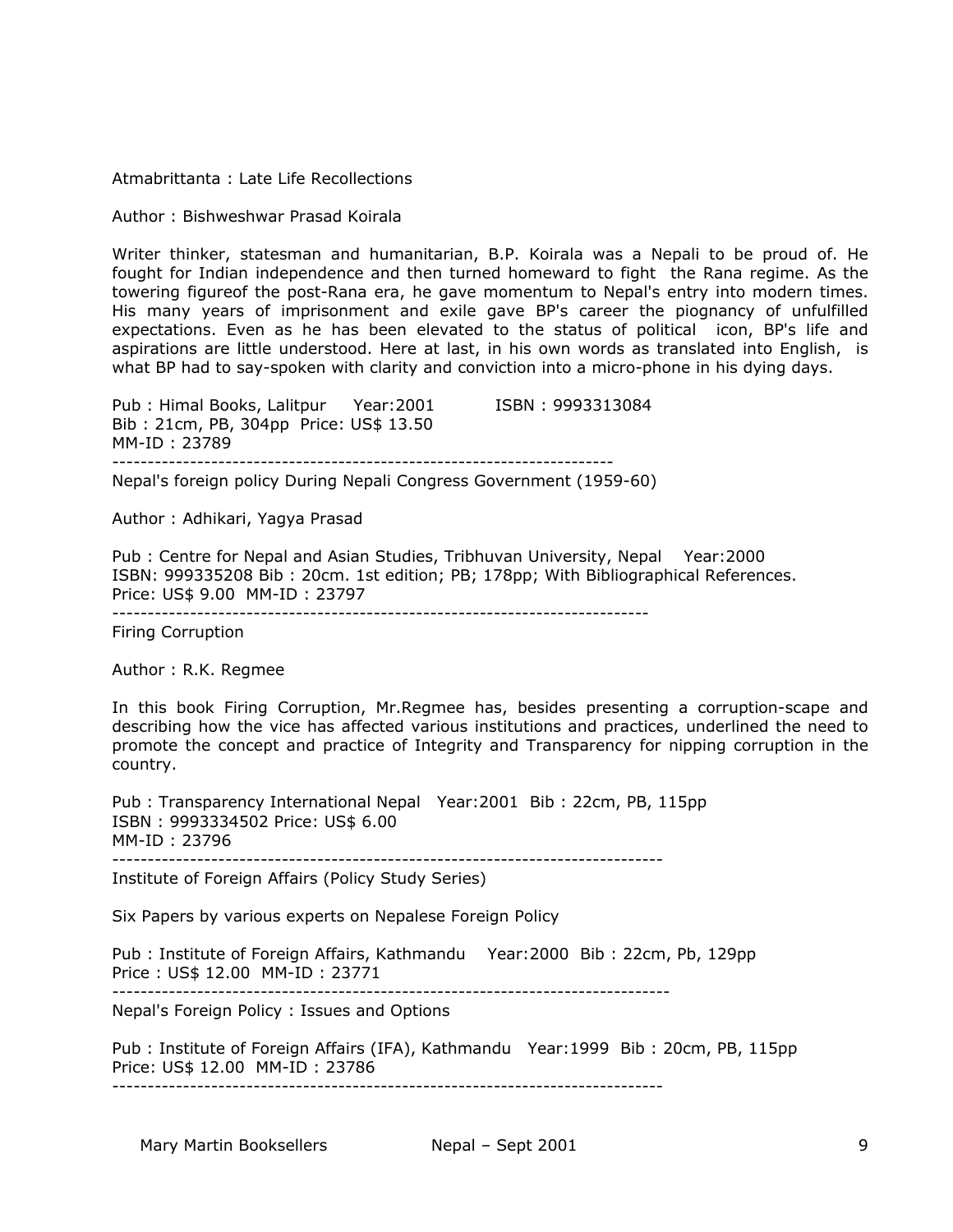Kathmandu spring : The people's movement of 1990 (An account based on the Oral testimony of 1050 people)

Author : Ogura, Kiyoko

on 20 January, the outlawed political parties of Napal declared the launch of an agitation to overthrow the monarchical Panchayat System and re-establish democracy. They chose to begin their movement on 18 Februrary, the same day that the Rana Regime had capitulated 40 years earlier, The movement for the restoration of Democracy came under strong attack from the king's government. But, ultimately, the people's will prevailed, and on 8 april, king Birendra lifted the ban on political parties and initiated steps towards establishing a parliamentary form of governance. This book provides a blow - by - blow account of the 60 days that ushered democracy's second coming in Nepal. Kiyoko Ogura has reconstructed this history from interviews with more than a reconstructed this history from interviews with more than a thousand individuals who were at the vortex of events to tell the story of how democracy was won by the people of Nepal.

Pub : Himal Books. Lalitpur Year:2001 ISBN: 9993313092 Bib : 22cm, Pb, 232pp Price : US\$ 15.00 MM-ID : 23783 ---------------------------------------------------------------------

Bhutan Political Problem : Opinions, Viewpoints & Critical Analysis

Author : R.B. Basnet & D.N.S. Dhakal

Annual Publication of the Bhutan National Democratic Party

Pub : Bhutan National Democratic Party, Bhutan Year:2001 Bib : 20cm, Pb, 48pp Price: US\$ 7.00 MM-ID :23785 ----------------------------------------------------------------------

Domestic Conflict and Crisis of Governability in Nepal

Editor : Dhruba Kumar

 This book is an attempt to dig out the causes of crisis involving political development in Nepal under democracy. The authors in this volume have definitely raised crucial issues focusing on the leadership inertia, which were not previously cared for seriously by the scholarships on Nepal either by the Nepali's or Foreign academics. Thus, this volume offers a unique contribution the features of Nepali politics with an urge towards the need of more debates on the issues raised and search for their resolution through further research and studies.

Pub : Centre for Nepal and Asian Studies, Kathmandu Year:2001 ISBN: 9993352055 Bib : 22cm, Pb, 325pp Price: US\$ 20.00 MM-ID : 23767 ---------------------------------------------------------------------------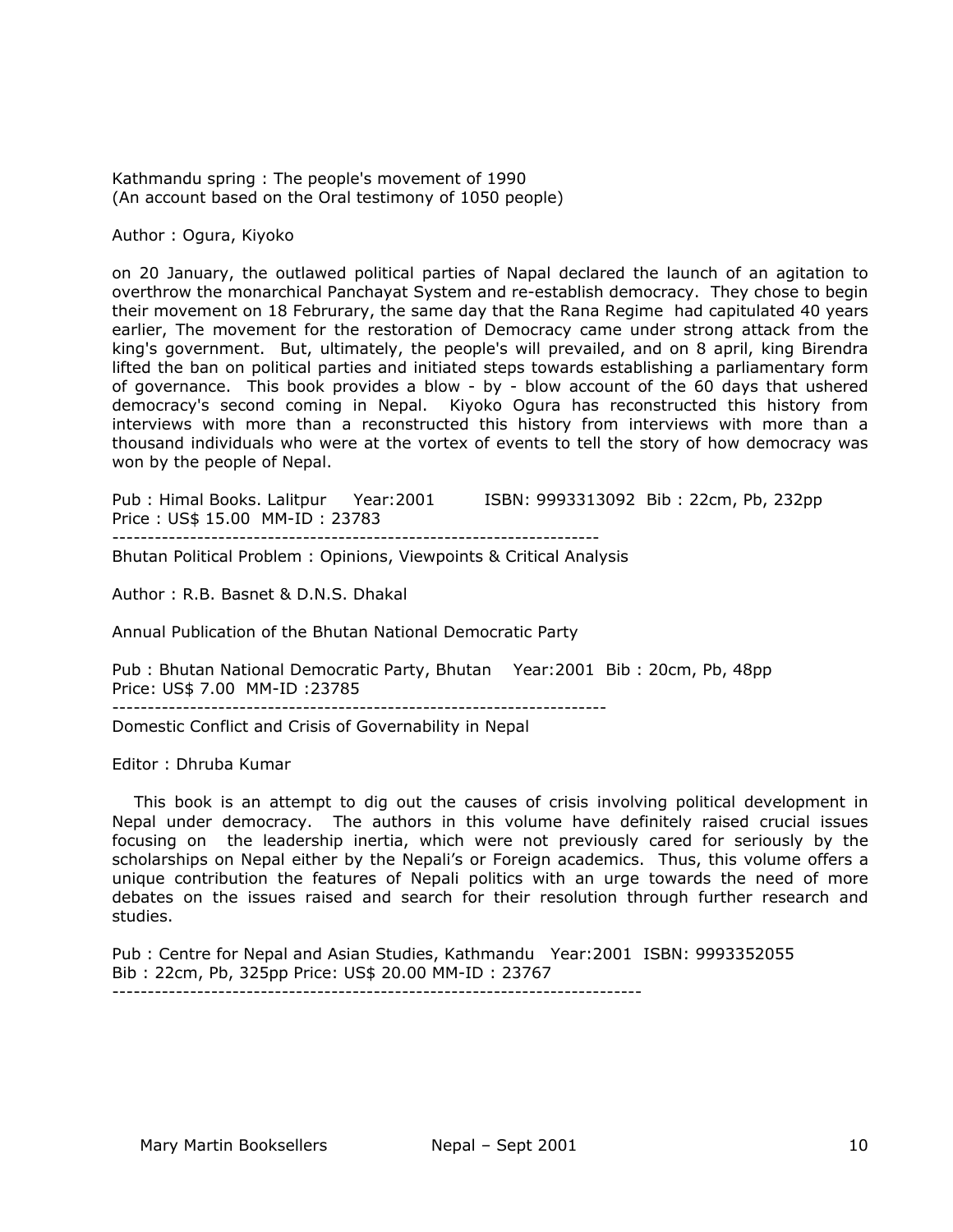Nepal in Political Crisis

Author : Dr. Ratna Kamal Vaidya

This book is primarily presented to render the true political evidences that have prevailed over years now and are still continuously directing the political displacement in Nepal. This book aims at providing overall political antecedents more explicitly with full presentation of Nepali politics with reference to the Constitution in Nepal so far brought under force.

Chapter 1 An Introduction to Nepal Chapter 2 Political Institutions in Nepal Chapter 3 Cobstitutional Development in Nepal (From 1769 upto Present time) Chapter 4 Advent of Democracy and its Constitutional Antecedents Chapter 5 Constitutional Antecedents (From 1951 - 1959) Chapter 6 30 Years of Partyless Panchayat System and its achievements Chapter 7 Dawn of Multi-Party Democracy in Nepal Chapter 8 Emerging Political Scenario in Nepal Chapter 9 Heroes and Villains in the Political drama of Nepal Chapter 10 Bibliography About the Author Pub : Systematic Printing Service, Kathmandu Year:2001 Bib : 22cm, Hb, 369pp Price: US\$ 25.00 MM-ID: 23800 ------------------------------------------------------------------ Constitutional and Political Developments in Nepal (till 1994) Author : Ram Kumar Dahal Chapter : 1 : Ecology of nepalese politics Chapter : 2 : Political developments in Nepal (1722-1950) Chapter : 3 : Political developments in Nepal (1951-1960)

Chapter : 4 : Political developments in Nepal (1961-1989)

Chapter : 5 : The popular mass uprising of 1990 and the evolving democratic process in Nepal (April 1990-May 1991)

Chapter : 6 : The second multi-party parliamentary election in Nepal (May 12, 1991)

Chapter : 7 : Policies and programmes of the interim Government (April 1990 – May 1991)

Chapter : 8 : The second elected Government of the Nepali Congress (1991-1994)

Chapter : 9 : Nature and characteristics of Nepalese political system

Pub : Ratna Pustak Bhandar, Kathmandu Year:2001 ISBN: 9993301906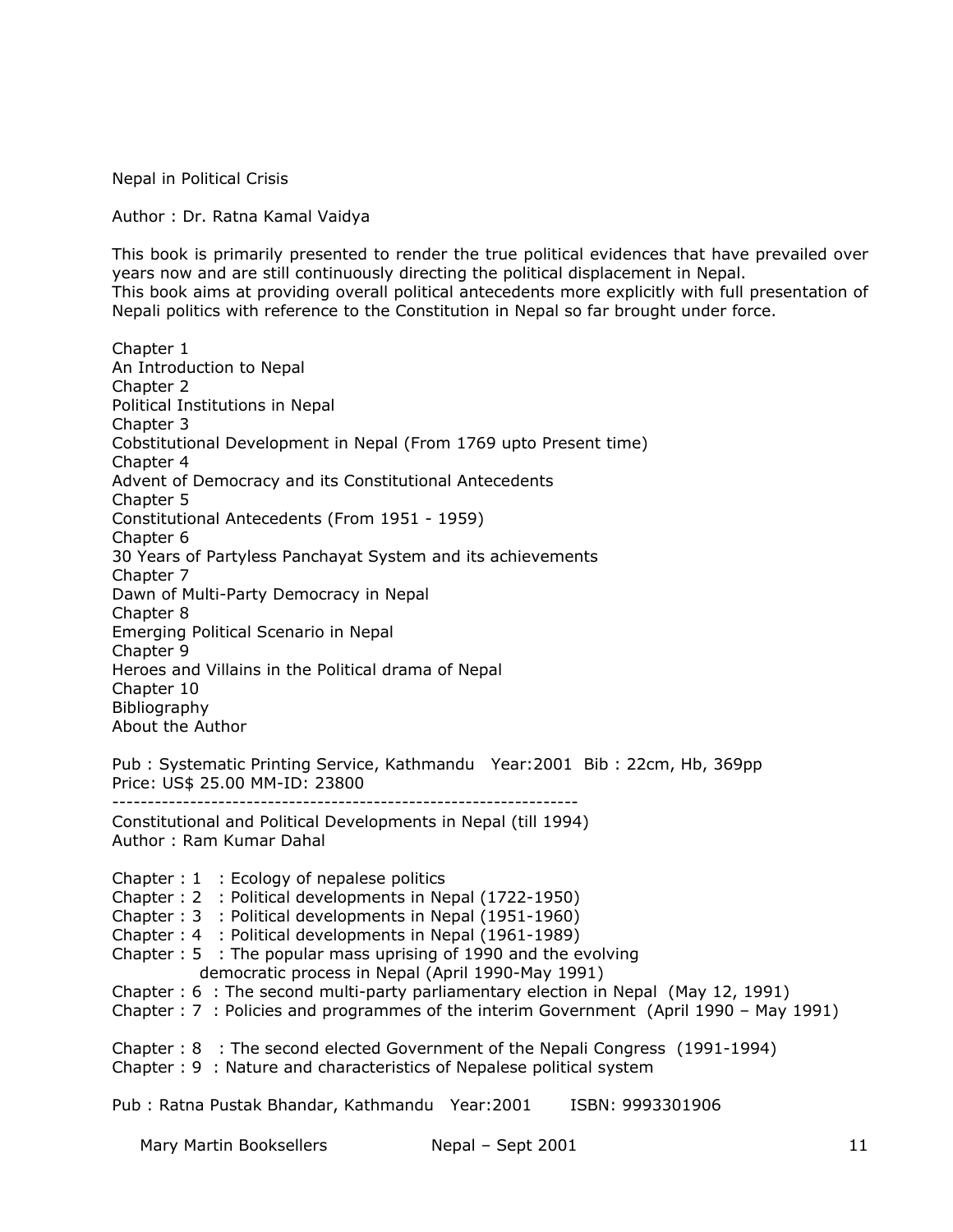Bib : 22cm, Pb, 539pp Includes Bibliographical references. Price: US\$ 25.00 MM-ID : 23769

Quest for Peace

Editor : Prakash Shrestha

This publication of SAP-Nepali the Quest for peace aims to make both the leadership of the insurgency and the government aware of the effects of the movement on the social and economic livelihood of the people and the violations of human rights that have occurred. SAP-Nepal hopes that the views expressed in it from different perspectives by the various writers will help them realize the urgency of the situation and expedite the process for restoring peace.

Abstract : Development Perspective Abstract : Sociocultural - Economic Perspective Abstract : Human Rights Perspective Abstract : Gender Perspective Abstract : Political Perspective Abstract : Civil Society Perspective

Pub : Sap - Nepal, Kathmandu Year:2001 ISBN: 9993324019 Bib : 24cm, PB, 224pp Price: US\$ 25.00 MM-ID : 23805

------------------------------------------------------------

Status of Press Freedom and Freedom of Expression in Nepal : Annual Report 2001

This Report covers the period between May 2000 to April 2001 Coordinator : Shobhakar Budhatkoki, Editor : Bhagirath Yogi, Pradip Ghimire

Pub : Centre for Human Rights and Democratic Studies, kathmandu Year:2001 Bib : 21cm, Pb, 38pp Price: US\$ 3.00 MM-ID : 23761

---------------------------------------------------------------

Institute of Foreign Affairs (Policy Study Series 2) Security in South Asia

Author : Mohan P. Lohani

Pub : Institute of Foreign Affairs, Kathmandu Year:2001 Bib : 20cm, PB, 131pp Price: US\$ 12.00 MM-ID : 23799

----------------------------------------------------------------------

Candidate Selection in the 1999 Parliamentary elections in Nepal Author : Ram Kumar Dahal

Series : NCCS Occasional Paper 1 : December 2000

Pub : Nepal Centre for Contemporary Studies, Kathmandu Year:2000 Bib : 18cm, PB,35pp Price: US\$ 2.00 MM-ID : 23788 -------------------------------------------------------------------------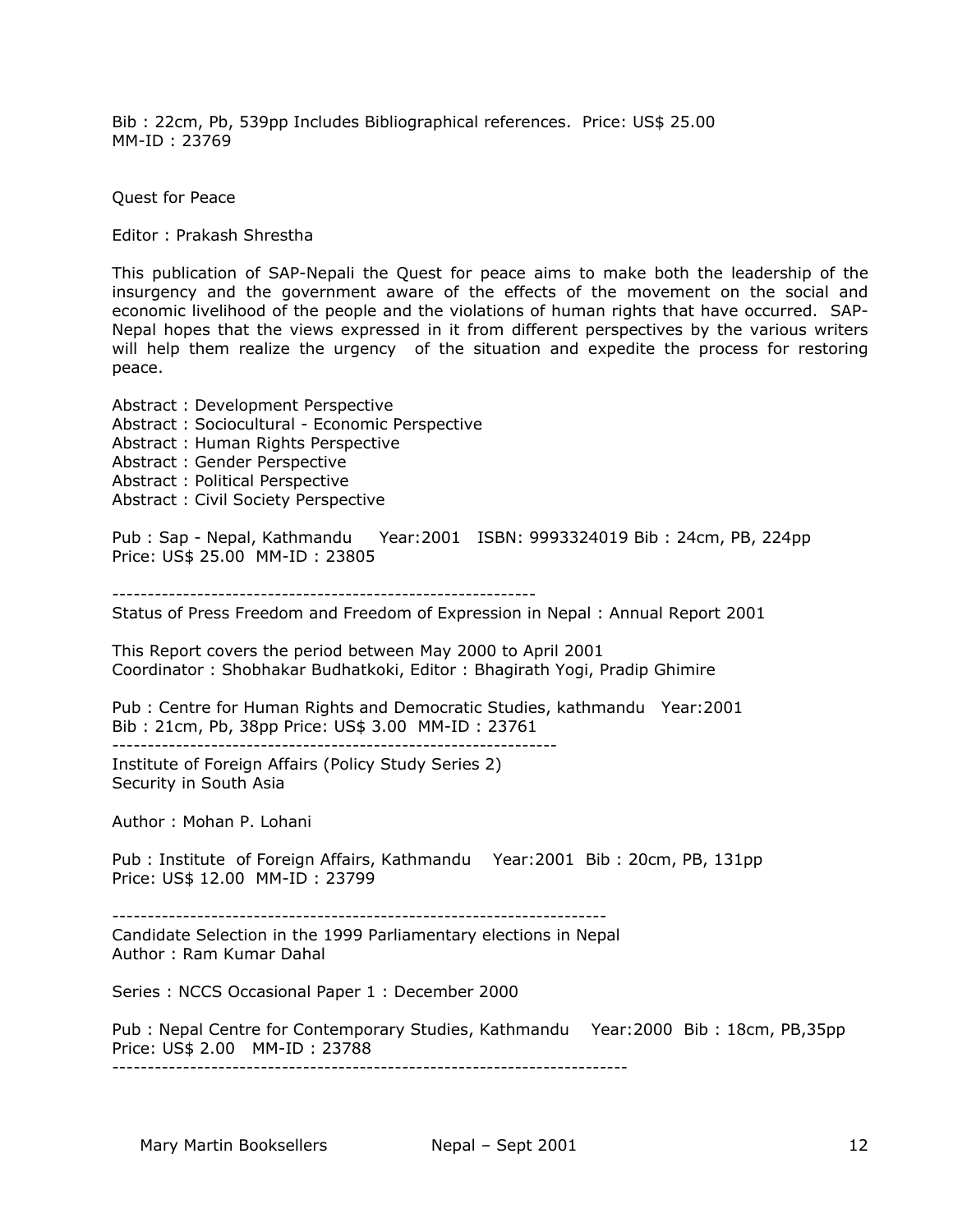Nepali Journal of Contemporary Studies Editors: Lok Raj Baral, Dhruba Kumar Contents of Vol.1.No.1 March 2001 Study and Training/workshop on Electoral System and Research Methodology Jayadeva Uyangoda Elections, Representation and Democracy : Some Comments on Social Dimensions of of Voting in Sri Lanka Bishnu P. Adhikari Evolution of Election Code of Conduct and its Violation in the General Election - 1999 Aswini K. ray Constitutional Democracy : The Indian Experine Dilara Choudhury Gender and Election : Bangladesh Perspectives Hasan-Askari Rizvi Pakistan's Electoral Experience Books Reviews Aam Nirbachan 2056 : Sansad ra Sarkarka Chunautiharu Building Democracy in South Asia Pub:Nepal Centre for Contemporary Studies, Kathmandu Year: 2001 Bib: 22cm. PB: 107pp; Frequency : Bi annual Price: US\$ 15.00 (Per Annum) MM-ID : 2199 ----------------------------------------------------------------------------- Readings in Nepalese Economy : The Budget of 2001/2002: Its issues and Perspectives Pub : Nepal society for Applied Economics, Kathmandu Year : 2001 Bib : 22cm, PB, 84pp Price : US\$ 7.00 Mm – ID : 23762 ---------------------------------------------------------------------------- Economic Survey : Fiscal Year : 2000/2001 Pub : Ministry of Finance, His Majesty's Government of Nepal, Kathmandu Year : 2001 Bib : PB 23cm 170pp; 83pp includes charts, statistical tables Price : US\$ 30.00 ------------------------------------------------------------------- WTO Globalization and Nepal Ed. Ananda P. Srestha Pub : Nepal Foundation for Advanced Studies, Kathmandu Year : 2001 ISBN : 999333303 Bib : 21cm, Pb, 125pp Price : US\$ 8.00 MM – ID : 23759 ------------------------------------------------------------------------------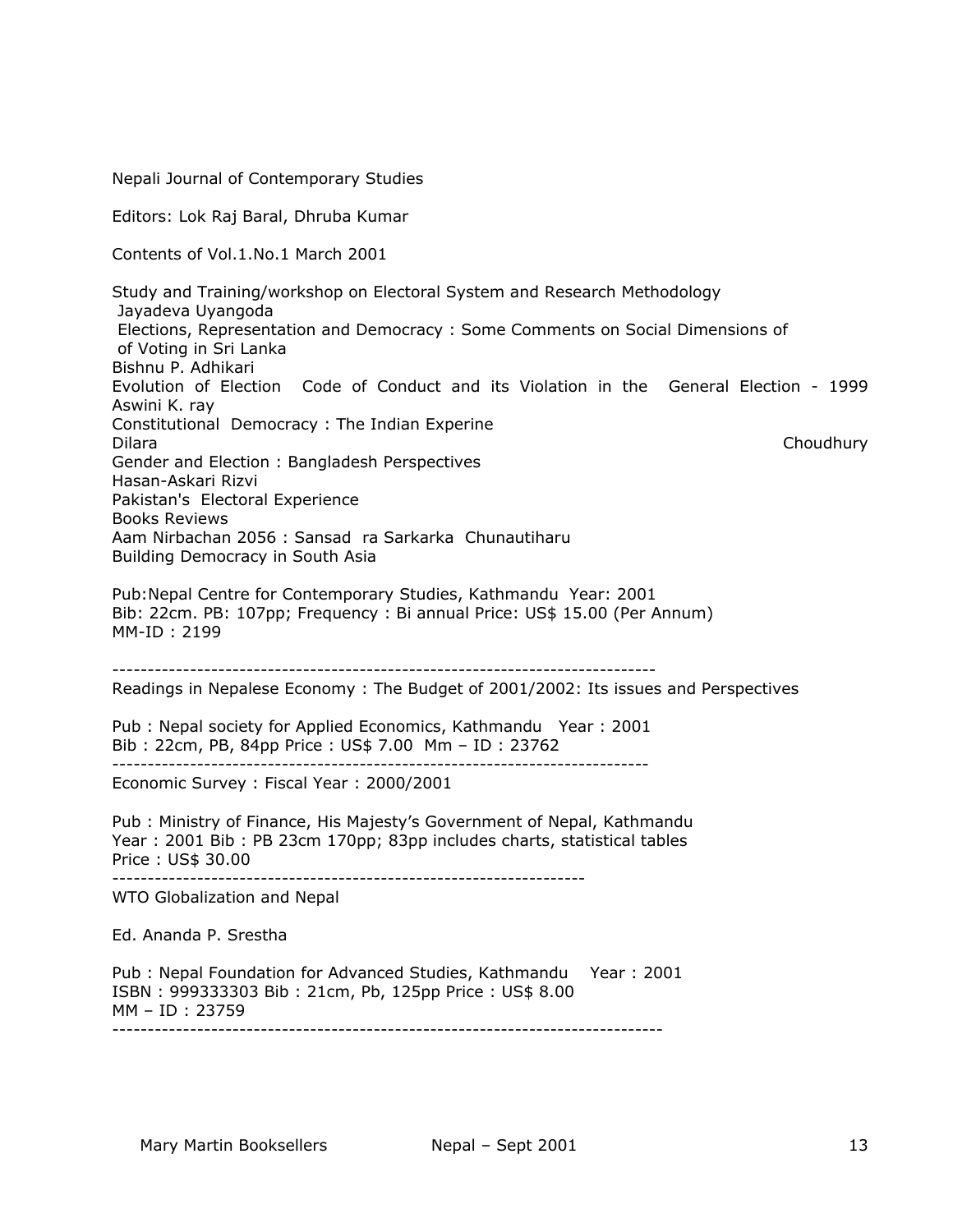Small and Medium Enterprise Development in Nepal : Emerging Issues and Opportunities

Editor : Dr. Bishwa Keshar Maskay

The book makes as valuable contribution to the body of literature on SME issues by exploring ind epth the potential for small and medium enterprises in Nepal. Moreover , the book's examination of possible constraints that may discourage the natural dynamics of small business in Nepal almost certainly holds important lessons for other developing countries, as well.

Pub : Centre for Development and Governance, Kathmandu Year : 2001 ISBN : 9993362131 Bib : 22cm, PB, 301pp Includes bibliographical references and Index. Price : US\$ 20.00 MM – ID : 23772 --------------------------------------------------------------------------

Proceedings of the national Workshop Do we Need Economic Reforms Phase II?

Organized by : Institute for Integrated Development Studies on June 5 1999, Kathmandu

Pub : Institute for Integrated Development Studies, Kathmandu Year : 2000 ISBN : 9993331910 Bib : 23cm, PB, 146 Price : US\$ 5.00 MM – ID : 23778

---------------------------------------------------------------------------

Agricultural Liberalisation and its impact on South Asia, Discussion Paper

Author : Hiramani Ghimire, Ratnakar Adhikari

Pub : South Asia Watch on Trade, Economics & Environment, Nepal and Centre for International Trade, Economics & Environment, Jaipur Year : 2001 Bib : 25cm, PB, 75pp Includes Bibliographical details Price : US\$ 7.00 MM – ID : 23784

--------------------------------------------------------------------------

The Ninth Plan (1997 - 2002)

Pub : His Majesty's Government, National Planning Commission, Nepal Year : 1998 Bib : 25cm, Pb, iv, 75pp Price : \$30.00 MM – ID : 23817

National Accounts of Nepal, 2000

Author : Estimetes Prepared by : National Accounts Section Central Bureau of Statistics

Pub : His Majesty's Government, National Planning Commission Secretariat, Kathmandu Year : 2000 Bib : 28cm, PB, 55pp Price : \$ 10.00 MM – ID : 23818 -------------------------------------------------------------------------

Statistical Year Book of Nepal : 2001

Pub : His Majesty's Government.,National Planning commission secretariat, Central Bureau of Statistics, His Majestys Government, Kathmandu Nepal Year: 2001 Bib : 27cm, PB, 447pp , Includes statistical tables Price : US\$ 16.00 MM – ID : 9061

--------------------------------------------------------------------------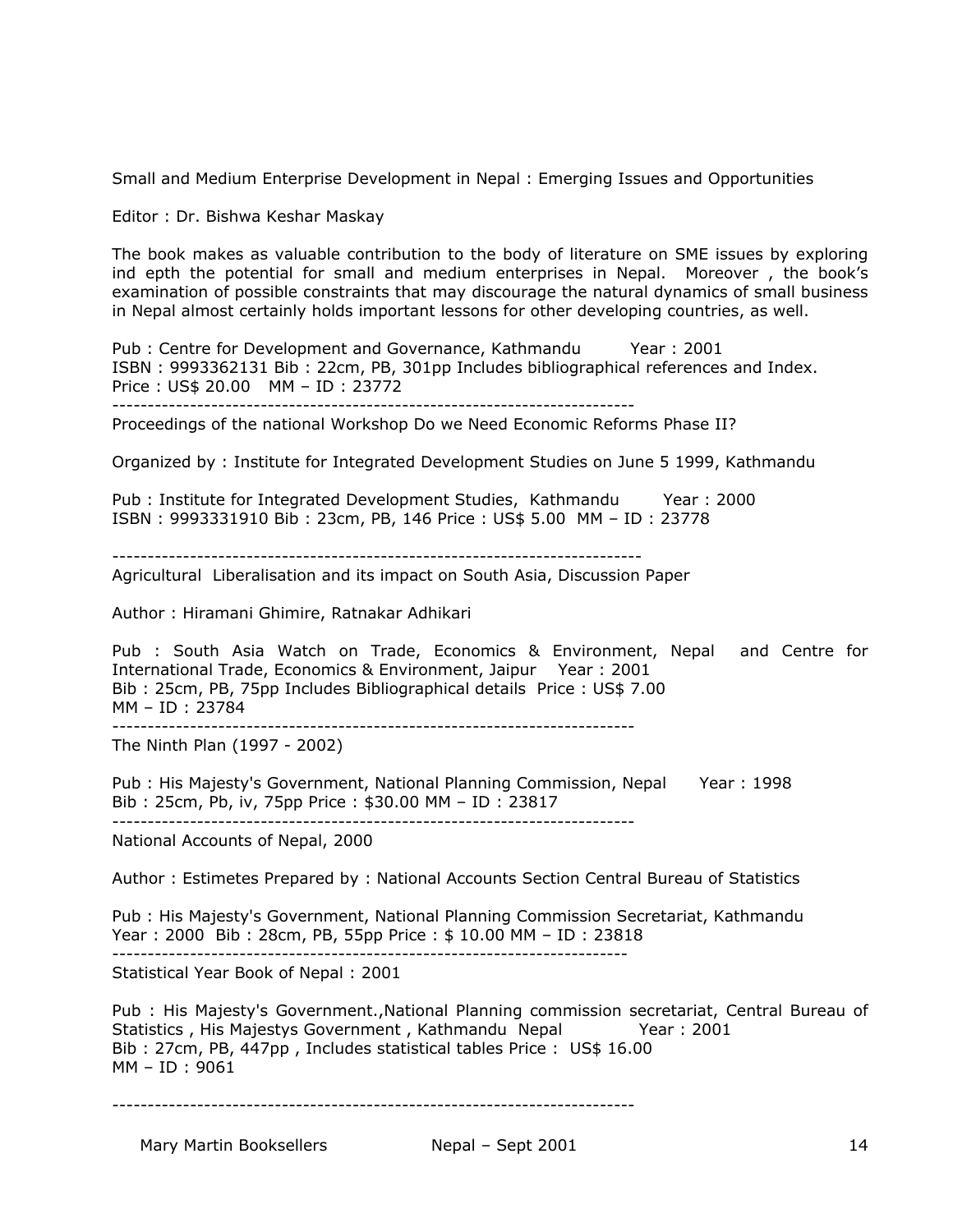District Development Profile of Nepal : A Development Database for Nepal

Highlights :

Demographic figures of VDC/Municipality, District and national project up to 2001. Distance of all VDCs and municipalities from their respective district headquarters. Detailed profiles of all 58 municipalities. Detailed maps of all districts showing road networks and VDC's location. Stationwise climatological records of almost all districts. Sectorwise data of NGO's in each district. Information on VDC's with Electricity and Telephone availability. Election 2056 (Voters and Elected parties) Development program/projects for FY 2057/58 Plus latest available data on various sectors such as Agriculture , irrigation, foresti, cooperatives, Road-transportation, Education, Industry, Health etc.

Pub : Informal Sector Research and Study Centre, Kathmandu Year : 2001 ISBN : 9993334200 Bib : 26cm, Hb, 687pp + 58pp Includes bibliographical references and maps. Price : US\$ 60.00 MM – ID : 23808

-------------------------------------------------------------------

Development NGOs Facing the 21st Century : Perspectives from South Asia

Editor : Juha Vartola, Marko Ulvila, Farhad Hossain, Tek Nath Dhakal

For about a decade Nepal and other countries in South Asia have experienced phenomenal growth in the number and activities of non-governmental organisation. The Increase can be attributed to growing allocations of international development funding and liberalised attitutdes of national governments towards various kinds of associations.

 The book Development NGOs Facing the 21st Century assesses the work of NGOs both analytically and empirically. In the first part of the book different approaches to development NGOs are introduced and key concerns such as sustainability and development encounter are discussed. In the second part the case of Nepal is covered from various aspects. Thirdly, there are experiences from elsewhere in South Asia, mainly from Bangladesh.

Pub : Institute for Human Development, Kathmandu Year : 2000 ISBN : 9993331006 Bib : 25cm, Pb, 234pp Price : US\$ 15.00 MM – ID : 23806 -------------------------------------------------------------------------

Feasibility Study on Village Tourism : In Nawalparasi Hills

Author : Monique Beun, Anupa Lamichhane

Pub : ActionAid Nepal, kathmandu Year : 2000 ISBN : 9993390011 Bib : 28cm, PB, 97pp Includes Bibliographical references. Price : US\$ 12.00 MM – ID : 23809

-------------------------------------------------------------------------

Statistical Yearbook of Bhutan : 1999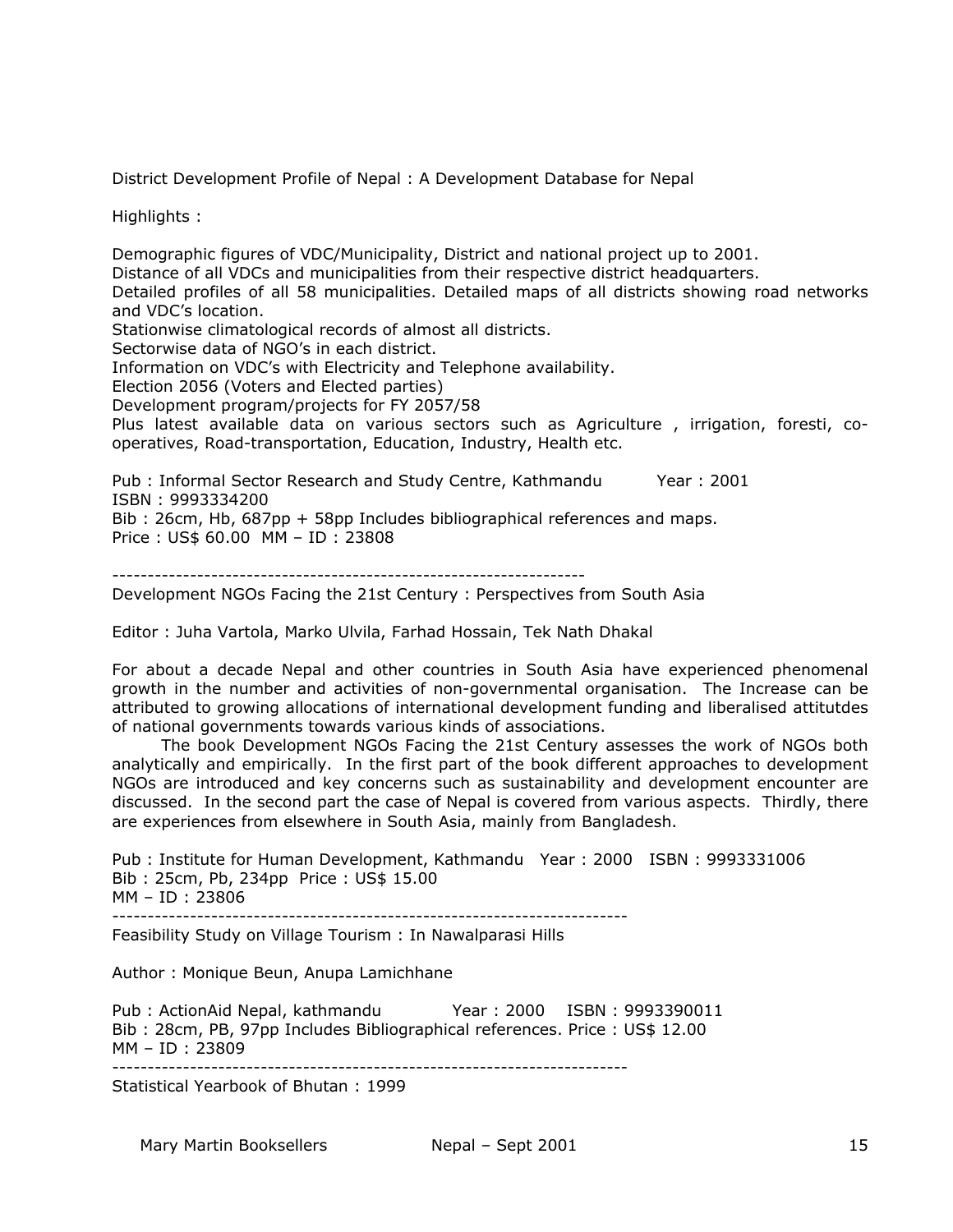Pub : Central Statistical Organisation, Planning Commission, Royal Government of Bhutan, Thimphu Year : 2001 Bib : xx, 222pp Price : US\$ 30.00

Democracy in Nepal Challenges and Prospects

Author : Rabindra Khanal **Introduction** Challenges to Democracy The Role of Political Parties Political Institutionalization and Political Culture The Role of Civil Society in Nepalese Democracy Good Governance as a Basis of Local Democracy Strengthening Civil Society Through Media **Conclusion** 

Pub : Smriti Books, Nepal Year : 2001 Bib : 21cm, PB, 110pp Price : US\$ 7.00 MM – ID : 23716 --------------------------------------------------------------------

Heir to a Silent Song - Two Rebel Women of Nepal

Author : Barbara Nimri Aziz

This book Combines Aziz's growing interest in politics with women's history. During the past decade, since leaving the academy, Aziz has worked in the Arab World, fusing an enduring love for ethnography with journalism. She is based in New York where she is a radio host and producer.

Pub : Centre for Nepal and Asian Studies, Kathmandu Year : 2001 ISBN : 9993352136 Bib : 22cm, PB, xxiii + 145pp Price : US\$ 20.00 MM – ID : 23777

-------------------------------------------------------------------

Gender and Democracy in Nepal Ed. Laxmi Keshari Manandhar, Krishna B. Bhattachan

Pub : Central Department of Home Science - Women's Studies Program, Kathmandu, in cooperation with Friedrich-Ebert-Stiftung Year : 2001 ISBN : 9993357006 Bib : 22cm, PB, 230pp Price : US\$ 7.00

------------------------------------------------------------------ Who is the Daughter of Nepal? : A Collection of Essays Author : Rayamajhi, Sangita

 For a woman writer, a tradition and history is not available in the same way as it is available to the male writers....

 Nepali women's Problems, their aspirations and their dynamism cannot be explained in a linear order as they are being addressed today. My own feeling is that we can not and should not isolate women's discourses, her subject from those that are commonly used in the society. Recent feminist writings show that women than presenting them as appendix to male discourse. I favour that approach. So in these essays...I have attempted to measure the trajectory of current Nepali history, especially after the restoration of Democracy in 1990, that has been tumultuous, chaotic but not without possibilities for the creation of a new era of hope and regeneration.

- From the Introduction